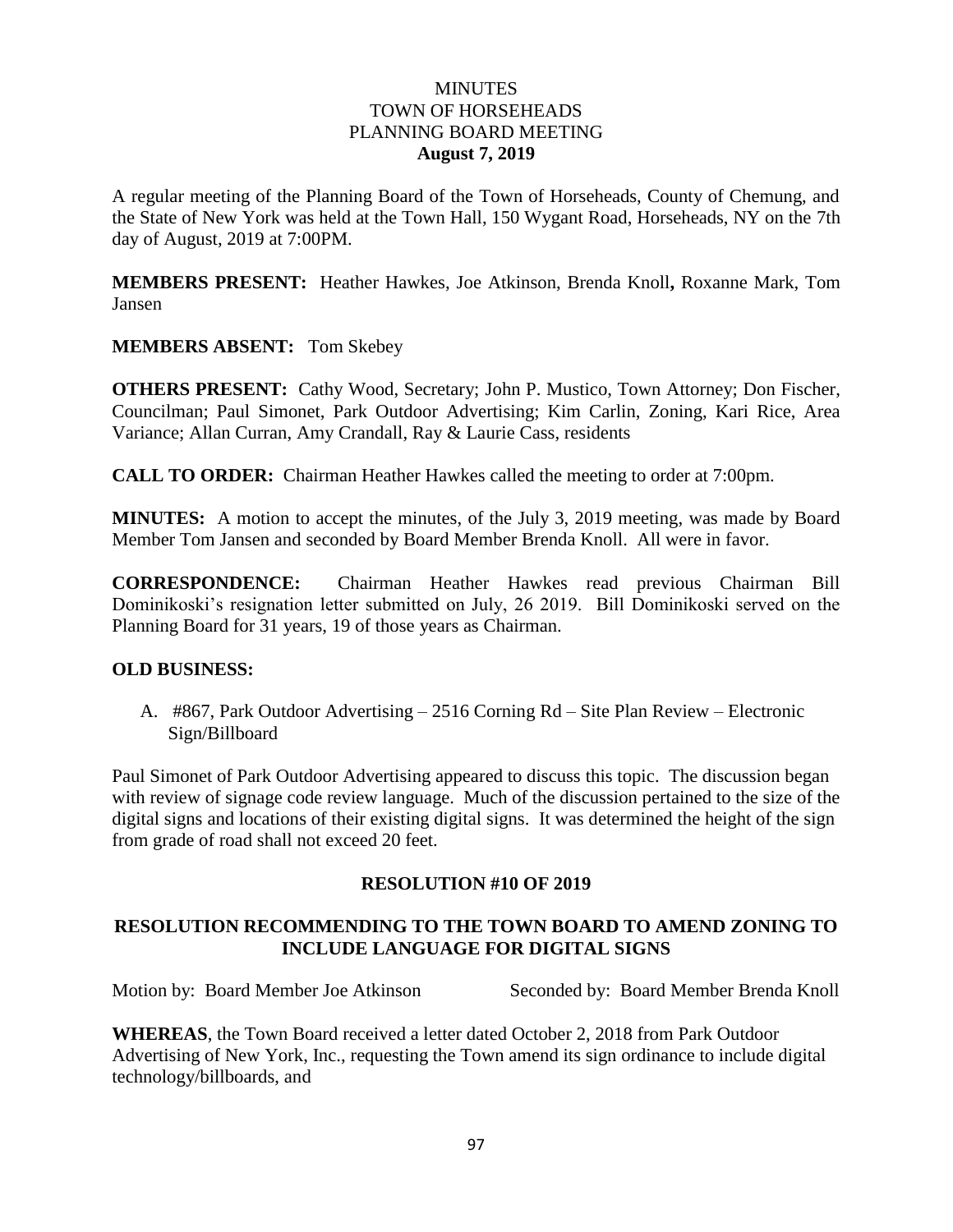**WHEREAS**, the Town Board held a meeting on October 10, 2018 and by motion moved the correspondence be received, placed on file and forwarded to the Planning Board, and

**WHEREAS**, on November 7, 2018, the Planning Board held a discussion and began review of existing ordinance with regards to signs, and

**WHEREAS**, language for signage was last updated in 1985 and due to evolving technology it is time to include language for digital signage, and

**WHEREAS**, Park Outdoor Advertising is located on the Miracle Mile in the Overlay Zone, a model signage packet was received from Park Outdoor Advertising, and

**WHEREAS**, on December 5, 2018, Paul Simonet, representing Park Outdoor Advertising, appeared before the Planning Board and a discussion was held, and

**WHEREAS**, Park Outdoor Advertising is located on the Miracle Mile and would like to place a digital sign in their parking lot or possibly off premise, and

**WHEREAS**, at the May 1, 2019 Planning Board meeting it was decided to move this referral to the active portion of the agenda, and

**WHEREAS**, on June 5, 2019, Paul Simonet, representing Park Outdoor Advertising, appeared before the Planning Board and a discussion was held, and

**WHEREAS**, Paul S. handed to Board Members an application for Site Plan Review, dated May 31, 2019, Tax Map, titled Ramich Realty Corp. to Park Outdoor Advertising, dated May 24, 2017, marked received as "A", Job #17189, several pictures of example signs, and

**WHEREAS,** the project is not ready for Site Plan Review due to the fact the Town does not have the language for digital signs in their ordinance, and

**WHEREAS**, on July 3, 2019, Paul Simonet, representing Park Outdoor Advertising, appeared before the Planning Board and a discussion was held, and

**WHEREAS**, it was determined the sample code received from Paul Simonet was to specific to their company, and

**WHEREAS**, on August 7, 2019, Paul Simonet, representing Park Outdoor Advertising, appeared before the Planning Board and a discussion was held, and

**WHEREAS**, this item will be referred to the County, Village of Horseheads, Village of Elmira Heights and the Town of Veteran, and

**WHEREAS**, the Planning Board reviewed, discussed and approved new language for Chapter 152 Signs, and

**WHEREAS**, G. Signage, the insertion of new Section 5, Off Premise (Advertising) Signs, for Chapter 152 signs will be recommended to the Town Board for approval, and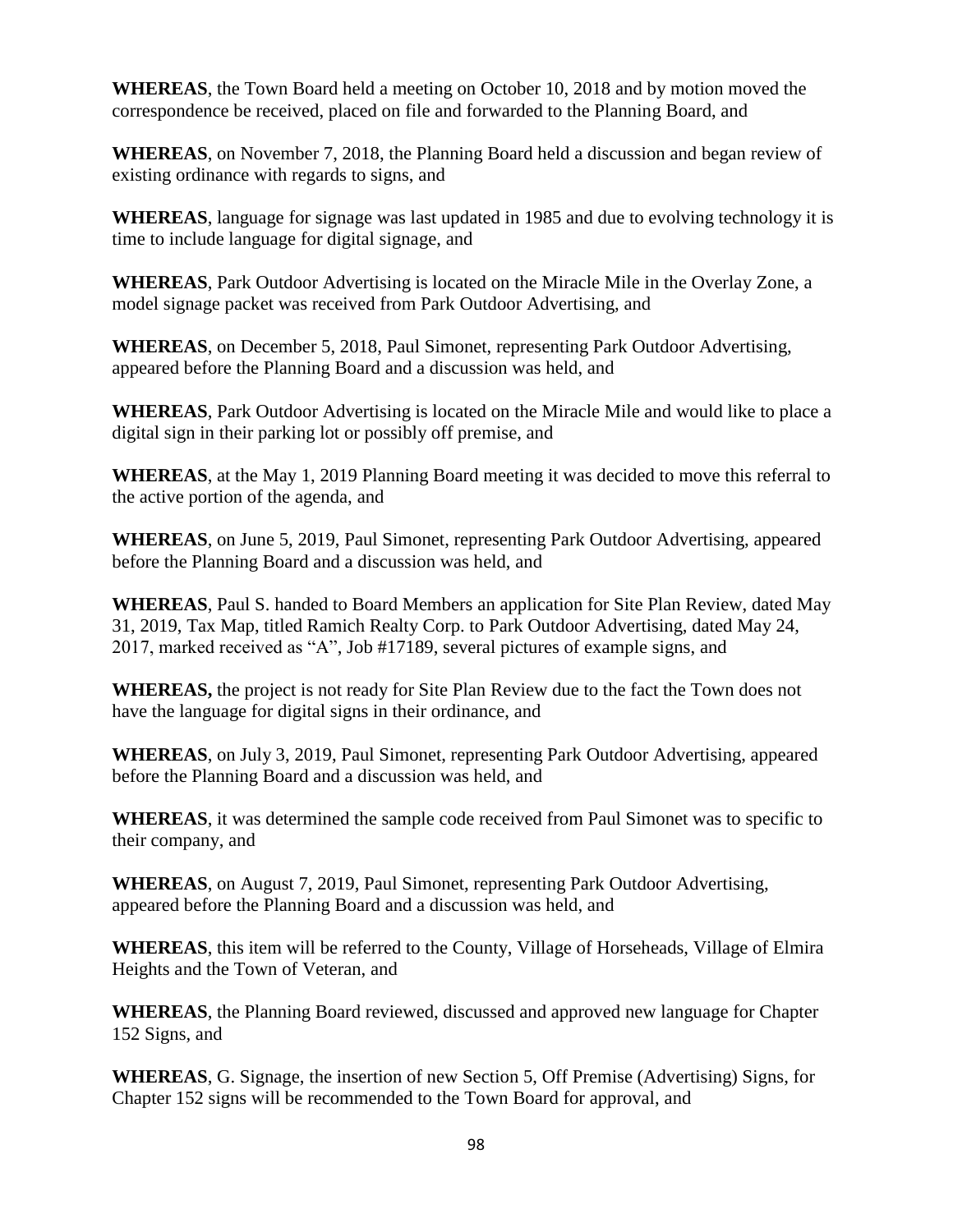**WHEREAS**, the Town Planning Board duly considered the same,

**NOW, THEREFORE, BE IT RESOLVED,** that the Town Planning Board of the Town of Horseheads, recommends amendment to the Town Code the following, G. Signage, insertion of new Section 5:

*(5) Off Premise (Advertising) Signs:*

*Off-premise signs are an important form of advertising for local and extra-local businesses. However, they are not appropriate in every zoning district. Therefore, offpremise signs are hereby made allowable only in each overlay district conditioned on the following:*

- *a) Area of sign shall not exceed 300 square feet*
- *b) Height of sign from grade of road shall not exceed 20 feet*
- *c) Digital signs shall conform to all New York State Department of Transportation requirements for Commercial Electronic Variable message Signs (CEVMS) in New York State, as may be amended from time to time.*

*(6) In addition to the above-noted provisions, all signage shall comply with the standards set forth in Chapter 152, Signs. In the event the provisions hereof conflict with the provisions of Chapter 152, the provisions of this article shall take precedence.*

AYES: (3) Atkinson, Knoll, Hawkes **NAYES:** (2) Mark, Jansen

B. #871, Referral from Town Board – 625 Breesport Rd & 81 Jackson Creek Rd – TH02 Residence A Zoned – Possible PUD

Kim Carlin appeared to discuss the project. A preliminary proposal was received July 22, 2019. The proposal submitted met all requirements to move forward. Kim described the Farmers Market/Crafters Market. This project is very similar to the Windmill. Kim also discussed and explained plans for the Event Center. Parking will be gravel. A service road will connect the two projects. John P. Mustico explained that with a PUD, once the footprint is approved it cannot change. So, it was suggested that Kim revise the footprint showing all future development and resubmit. This Board will not deal with hours of operation. After the zoning is approved this Board will then review site plan. This item will carry to the September meeting.

C. #870, Referral from Town Board – Old Ithaca Rd, Level Acres – Business Zoned – Possible PUD

John P. Mustico began the discussion. Old Ithaca Road area is currently a mix of land uses both varied and compatible. Rezoning to a Planned Unit Development would also help in the regulatory process of this area. At this time, a rezoning to PUD will affect 36, 40 and 54 Level Acres. 54 Level Acres Drive is now owned by the residents of the mobile home park. They've applied for grants to assist in the updates of their infrastructure. Replacement of mobile homes in proportion to lot size is also a very big concern for them. The recommendation to the Town Board will be to rezone to PUD, apply the standards of the current mobile home ordinance to the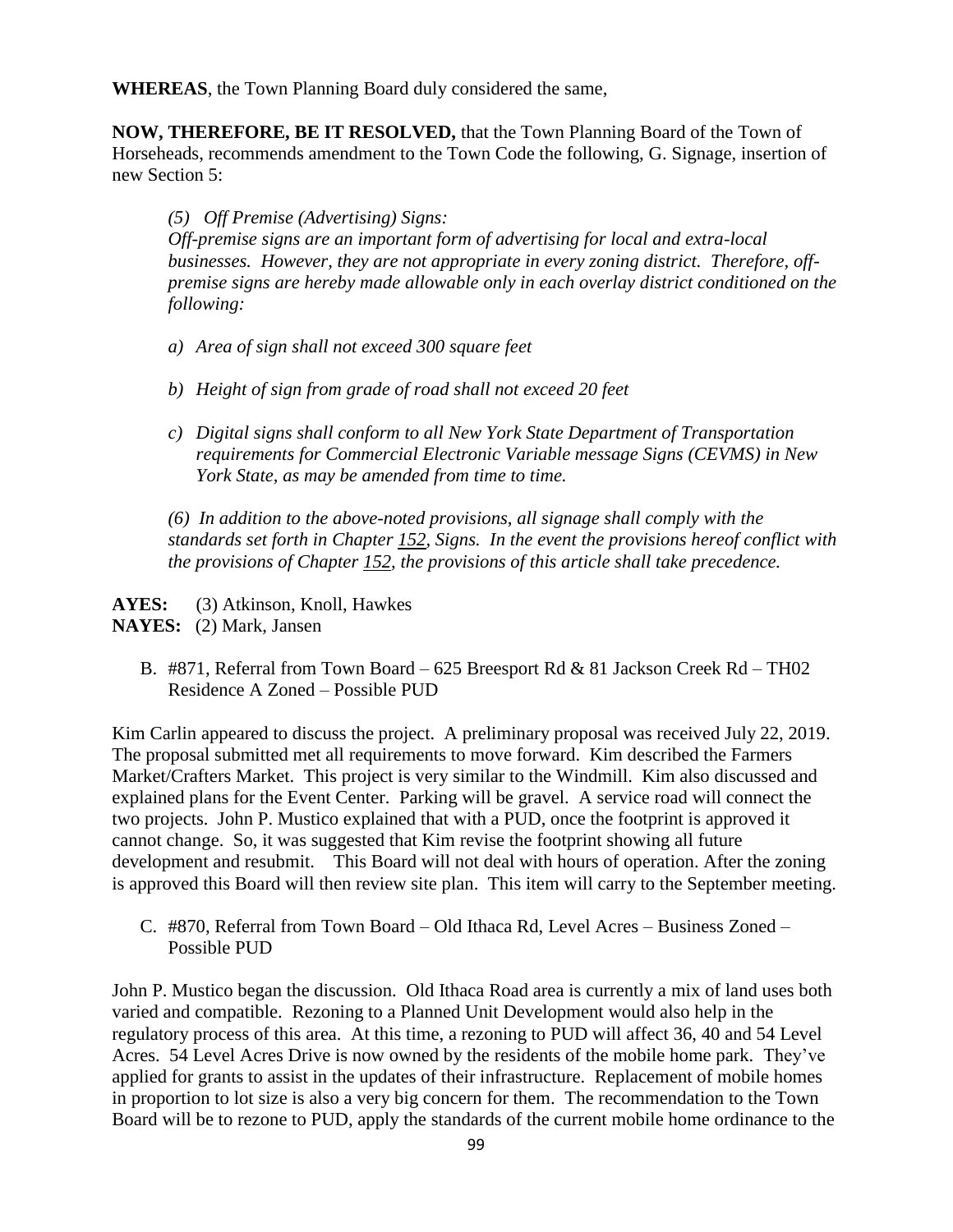park except with amendments to size of lots for the replacement of trailers. The updating of setbacks with regards to building code will also be looked at. Review of other areas will be done on an as need basis. This item will be referred to the Town Board and a public hearing will be held in September. John P. Mustico will get PUD language, which may include special use permits, for review at the September meeting. This item will carry to the September meeting.

#### **NEW BUSINESS:**

A. #872, Kari Rice – 189 Wygant Rd – Area Variance – Construction of an Attached Garage – Requesting Left Side Setback of 20.25'

Kari Rice appeared to discuss the project. Kari would like to construct an attached garage 20.25' from the left side of the property line. Currently an attached garage and driveway exists. Kari would like an additional garage for parking of husband's truck, work space and storage. The garage would be vinyl sided to blend with the rest of the house and the addition to the back of the house they are currently working on. John P. Mustico explained the criteria the Zoning Board of Appeals will use in determining whether to grant or not grant this variance. The Planning Board can use the criteria as well to consider their recommendation. Board Member Roxanne Mark explained if a resident wanted to add a front porch it can only stick out 8 feet. Guidelines are set to maintain conformity within the neighborhood. A garage is a much bigger structure. It is the ZBA that grants or denies variances. A public hearing will be held at their meeting.

#### **RESOLUTION #11 OF 2019**

# **RESOLUTION MAKING A NEGATIVE RECOMMENDATION TO THE ZONING BOARD OF APPEALS FOR PROJECT #872, KARI RICE – 189 WYGANT RD – AREA VARIANCE – CONSTRUCTION OF AN ATTACHED GARAGE – REQUESTING LEFT SIDE SETBACK OF 20.25'**

Motion by: Board Member Roxanne Mark Seconded by: Board Member Heather Hawkes

**WHEREAS,** by way of Area Variance Application, dated July 22, 2019, SEQR dated July 9, 2019, Tax Map titled Joseph G. Danna to Christina M. Stowell, dated October 2, 1996, marked received as "A", Kari Rice made application for a Left Side Yard Setback Variance of 20.25 Feet for the addition of an attached garage, location 189 Wygant Road, and

**WHEREAS,** on August 7, 2019, Kari Rice, appeared before the Planning Board and a discussion was held, and

**WHEREAS**, the zoning is Residential A, and

**WHEREAS,** an existing attached garage and drive way currently exist, and

**WHEREAS,** the applicant would like to construct a new attached garage on the left side of the property line, and

**WHEREAS**, the garage will fail to meet the aggregate setback, and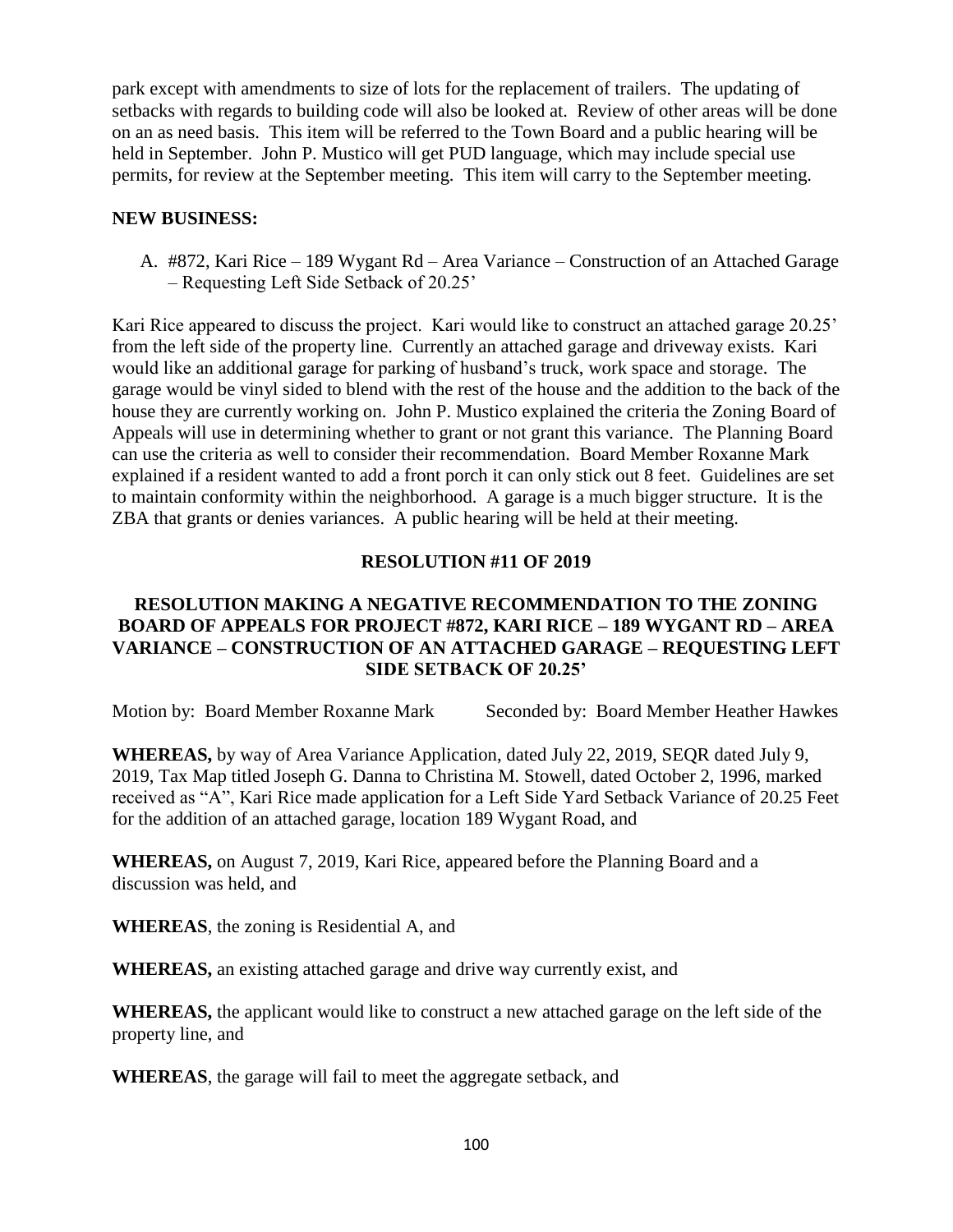**WHEREAS,** this project will be referred to the Chemung County Planning Board and the Village of Horseheads, and

**WHEREAS,** the Town Planning Board, having duly considered the same,

**NOW, THEREFORE, BE IT RESOLVED,** the Town Planning Board of the Town of Horseheads, makes a negative recommendation to the Zoning Board of Appeals for project #872, Kari Rice, 189 Wygant Road, Area Variance, property setback, for the construction of an attached garage, 20.25' from the left side of property line.

**AYES:** (3) Mark, Hawkes, Jansen, Knoll **NAYES:** (1) Atkinson

# **OTHER BUSINESS:**

A. Cell Tower Code Review

The discussion began with review of the example of cell tower code revised and provided by Joe Atkinson, received August 1, 2019, titled Chapter 204 Zoning, Article XV Special Permits §204- 101, Conditions; requirements, and Article II, Terminology, §204-3 Word Usage and §204-4 Definitions. The section regarding lock keys were discussed and clarified. This item will be referred to the County and all neighboring Towns & Villages. There are no permitting agencies on the adoption of the ordinance.

### **RESOLUTION #12 OF 2019**

### **RESOLUTION RECOMMENDING TO THE TOWN BOARD TO AMEND ZONING TO CHAPTER 204, ZONING, ARTICLE XV, SPECIAL PERMITS CONCERNING CELL PHONE TOWERS AND CELL PHONE ANTENNAE INSTALLATION**

Motion by: Board Member Joe Atkinson Seconded by: Board Member Brenda Knoll

**WHEREAS**, Joe Atkinson submitted an article titled Cell Tower Oversight for the May 2, 2018, planning board meeting and a motion to place on file was made, and

**WHEREAS**, at the May 2, 2018 meeting the Planning Board decided to review the existing zoning ordinance to determine if updating is necessary, and

**WHEREAS**, the Planning Board reviewed many articles regarding cell towers and discussed the existing zoning from June 2018 through August 7, 2019, and

**WHEREAS**, on August 7, 2019, the Planning Board reviewed, discussed and approved the new language, received from Joe Atkinson, regarding Cell Tower Ordinance in the Town of Horseheads, titled Chapter 204, Zoning, Article XV, Special Permits and Article II, Terminology, and

**WHEREAS**, this item will be referred to the County, Village of Horseheads, Village of Elmira Heights, Town of Big Flats, Town of Catlin, Town of Veteran, Town of Erin and the Town of Elmira, and